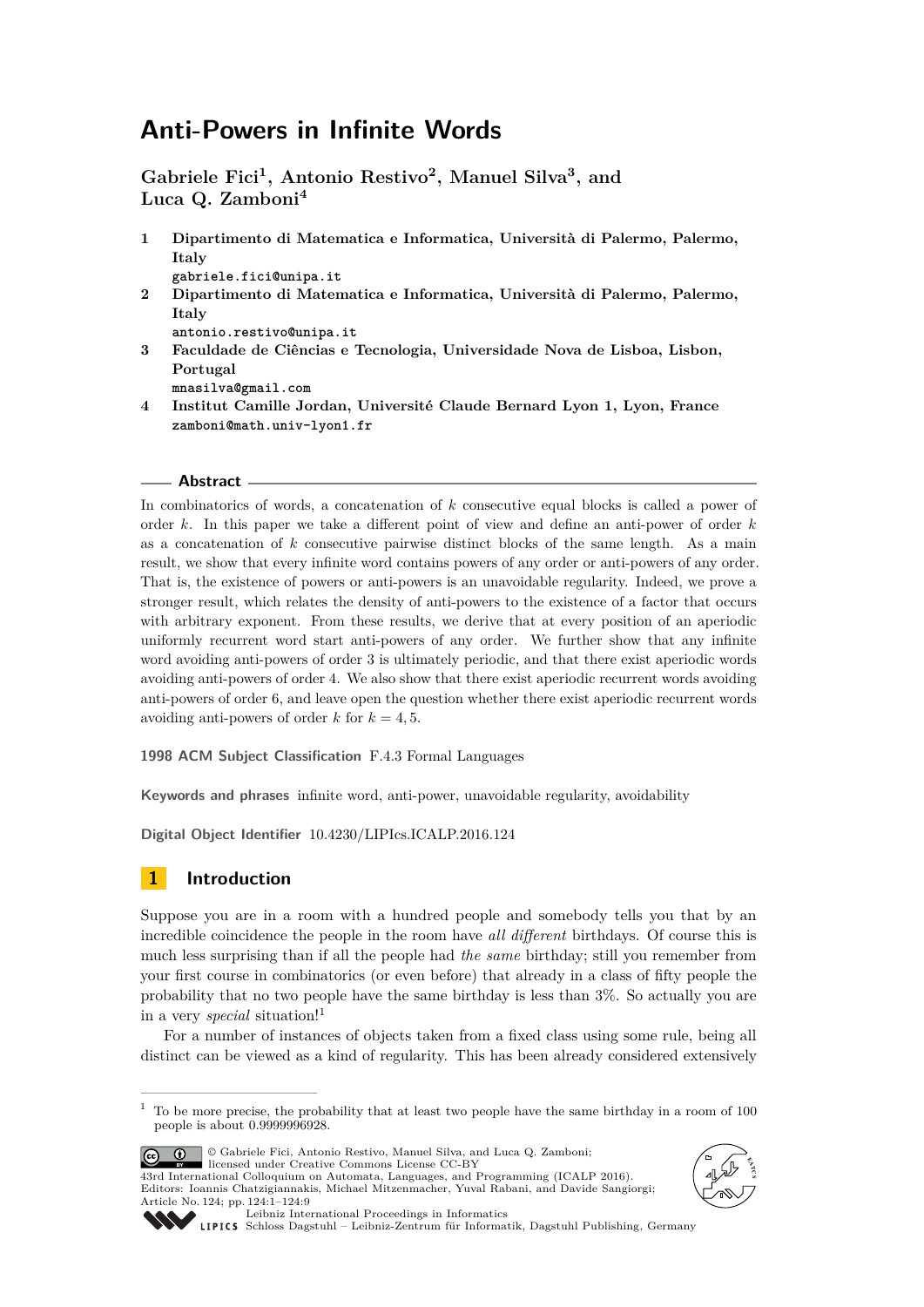#### **124:2 Anti-Powers in Infinite Words**

in computer science. For example, the probability of collisions must be properly quantified when designing hashing functions. In the context of string processing, one usually deals with factors (substrings) of a word, and it is sometimes useful to factorize a word in blocks that are all distinct — a widely known example is the Lempel-Ziv factorization, at the basis of the eponymous compression algorithm. The problem of factoring a string in blocks that are all distinct (sometimes called equality-free factorization [\[7\]](#page-8-1)) has practical applications also in bio-informatics, since it appears to be connected with gene synthesis [\[2\]](#page-8-2). Equality-free factorizations have been further considered by Fernau et al. [\[4\]](#page-8-3), motivated by injective pattern matching with variables, which is identical to the special case of solving word equations where the left side of the equation does not contain variables, and different variables must be replaced by different words. In particular, in [\[4\]](#page-8-3) it is proved that given a finite word *w* and a number *k*, the problem whether it is possible to factorize *w* into at least *k* distinct factors is  $\mathcal{NP}$ -complete.

In the context of infinite words, the complexity of sequences is often described by means of parameters that capture some kind of repetitiveness. To this end, one often considers as a degree of repetitiveness the maximal number of consecutive all-equal blocks occurring in the sequence, regardless of the length of the single blocks. A concatenation of *k* consecutive equal blocks is called *a power of order k*, or simply *a k-power*. E.g., *aabaabaabaab* is a 4-power. A first classification of infinite words consists in identifying those that are *k-power-free* for some  $k \geq 2$ , meaning that they do not contain any factor that is a k-power. Words avoiding *k*-powers have been the object of study of combinatorics on words since the very beginning of the theory [\[8\]](#page-8-4) (cf. also [\[5\]](#page-8-5)).

In this paper we adopt a different point of view based on the difference rather than on the equality. We consider the problem of finding in infinite words consecutive blocks of the same length that are all distinct. Of course, in the context of infinite words it is the requirement that the blocks all have the same length that makes the problem non-trivial, since otherwise one can always take arbitrarily long concatenations of blocks of increasing length to guarantee that they are all distinct.

We define an *anti-power of order k*, or simply a *k-anti-power*, as a concatenation of *k* consecutive pairwise distinct blocks of the same length. E.g., *aabaaabbbaba* is a 4-anti-power. A simple computation shows that there are in general much more anti-powers than powers for a fixed length and a fixed order; yet there are much less anti-powers than possible factors of the same given length.

Let us focus on an example. The Thue-Morse word

#### *t* = 0110100110010110100101100110100110010110011010 · · ·

is perhaps the most prominent example in combinatorics of words [\[1\]](#page-8-6). It is defined as the word whose *n*-th digit is the parity of the number of 1s in the binary expansion of  $n-1$  (so the first digit is the parity of 1s in 0, the second digit is the parity of 1s in 1, the third digit is the parity of 1s in 10, etc.). The Thue-Morse word does not contain *overlaps*, i.e., factors of the form *awawa* for a letter *a* and a word *w*. In particular, the Thue-Morse word does not contain 3-powers (note that, on the other hand, every infinite binary word must contain 2-powers).

The shortest prefix of the Thue-Morse word that is a 2-antipower is 01. The shortest prefix that is a 3-anti-power is  $01101 \cdot 00110 \cdot 01011$ , of length 15. One can verify that the shortest 4-anti-power prefix has length 20. The first few lengths of the shortest prefixes of *t* that are *k*-anti-powers for different values of *k* are displayed in Table [1.](#page-2-0) A natural question is therefore the following: Given an integer  $k > 1$ , is it always possible to find a prefix of t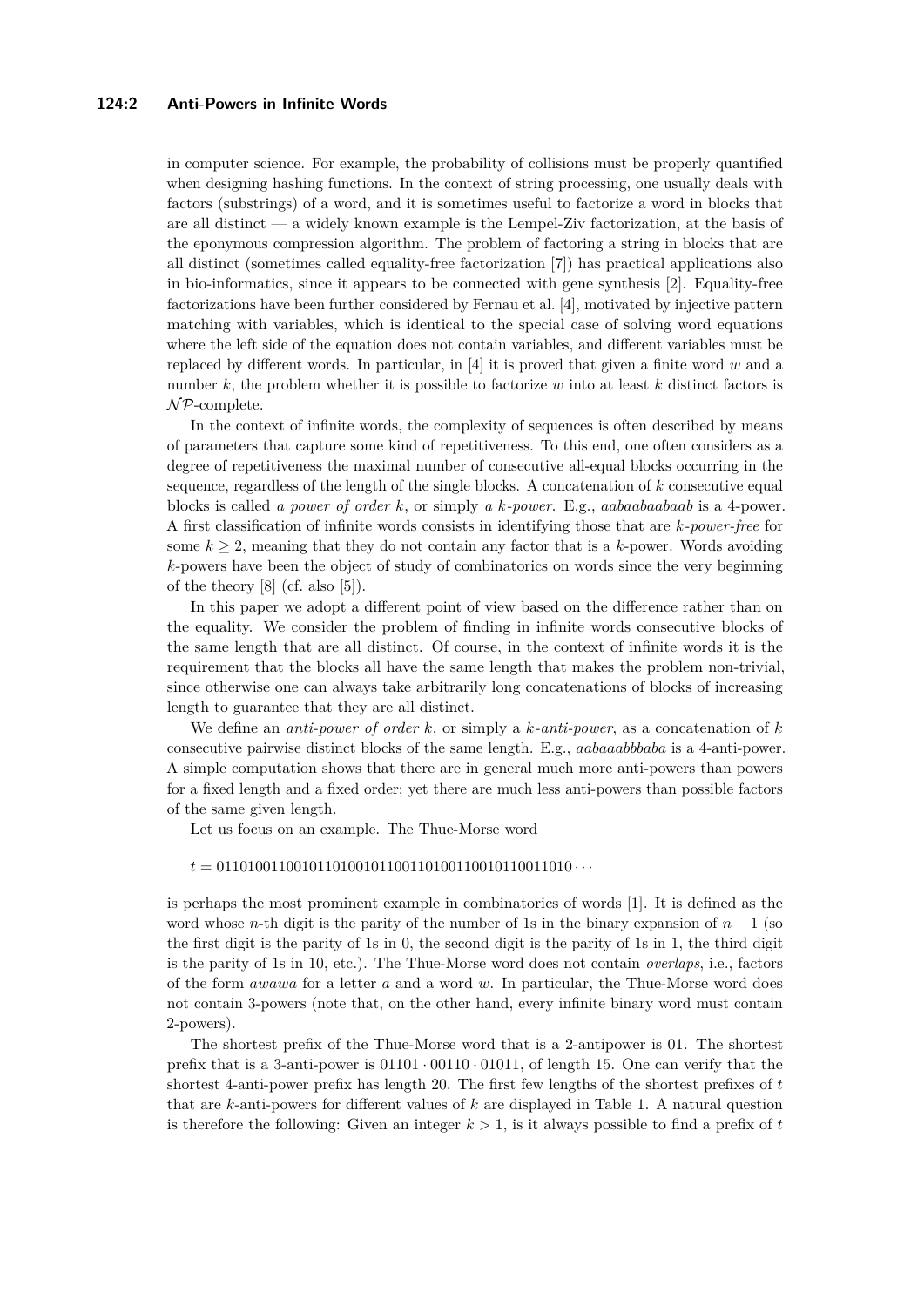<span id="page-2-0"></span>**Table 1** The first few values of the sequence of lengths of the shortest prefixes of the Thue-Morse word that are *k*-anti-powers.

|                                                                                       |  |  |  |  |  |  |  |  |  | 3 4 5 6 7 8 9 10 11 12 13 14 15 16 17 18 19 20 30 | -50 |  |
|---------------------------------------------------------------------------------------|--|--|--|--|--|--|--|--|--|---------------------------------------------------|-----|--|
|                                                                                       |  |  |  |  |  |  |  |  |  |                                                   |     |  |
| length 15 20 25 30 77 88 99 110 121 132 143 154 195 208 221 234 247 260 870 2450 9700 |  |  |  |  |  |  |  |  |  |                                                   |     |  |
|                                                                                       |  |  |  |  |  |  |  |  |  |                                                   |     |  |
| ratio                                                                                 |  |  |  |  |  |  |  |  |  |                                                   |     |  |

that is a *k*-anti-power? In this paper we answer this question in the affirmative. Actually, we prove a much stronger result. Indeed, we prove that the existence of powers of any order or anti-powers of any order is an unavoidable regularity:

<span id="page-2-1"></span>▶ **Theorem 1.** *Every infinite word contains powers of any order or anti-powers of any order.* 

Formally, an *unavoidable regularity* is a property *P* such that it is not possible to construct arbitrarily long words not satisfying *P* (cf. [\[3\]](#page-8-7)). Some important theorems in combinatorics on words concern unavoidable regularities. Most of them follow from results originally stated in other areas of combinatorics, e.g., the Ramsey's, van der Waerden's and Shirshov's theorems (see [\[3,](#page-8-7) [5,](#page-8-5) [6\]](#page-8-8) for further details).

Actually, we prove a stronger result, from which Theorem [1](#page-2-1) follows. Given an infinite word *x*, we prove that if for some integer *k* the lower density of the set of lengths *n* for which the prefix of *x* of length *kn* is a *k*-anti-power is smaller than one, then there exists a word (whose length depends on *k*) that occurs in *x* with arbitrary exponent (Theorem [4\)](#page-4-0). This implies that if an infinite word *x* has the property that each of its factors appears with bounded exponent (in the terminology of combinatorics on words we say that *x* is *ω-power-free*), then in *x* must start anti-powers of any order at every position. In particular, since a uniformly recurrent word is either purely periodic or *ω*-power-free, this property holds for every aperiodic uniformly recurrent word, as for example the Thue-Morse word or any Sturmian word<sup>[2](#page-2-2)</sup>.

In the second part of the paper, we focus on the avoidability of anti-powers. We show that any infinite word avoiding 3-anti-powers is ultimately periodic, and that there exist aperiodic words avoiding 4-anti-powers. We also show that there exist aperiodic *recurrent* words avoiding 6-anti-powers. We leave it as an open question to determine whether there exist aperiodic recurrent words avoiding 4-anti-powers or 5-anti-powers.

We conclude with final considerations and discuss open problems and further possible directions of investigation.

## **2 Preliminaries**

Let  $\mathbb{N} = \{1, 2, 3, \ldots\}$ . Let  $\mathbb{A}$  be a (possibly infinite) non-empty set, called the *alphabet*, whose elements are called *letters*. A *word* over A is a finite or infinite sequence of letters from A. The *length* | $u$ | of a finite word  $u$  is the number of its letters. We let  $\mathbb{A}^+$  denote the set of all finite words of positive length over A, and  $A^{\mathbb{N}}$  the set of all infinite words over A, that is, the

<span id="page-2-2"></span><sup>2</sup> Sturmian words are aperiodic words of minimal factor complexity. They are very well studied objects in combinatorics on words (see for instance [\[6\]](#page-8-8)).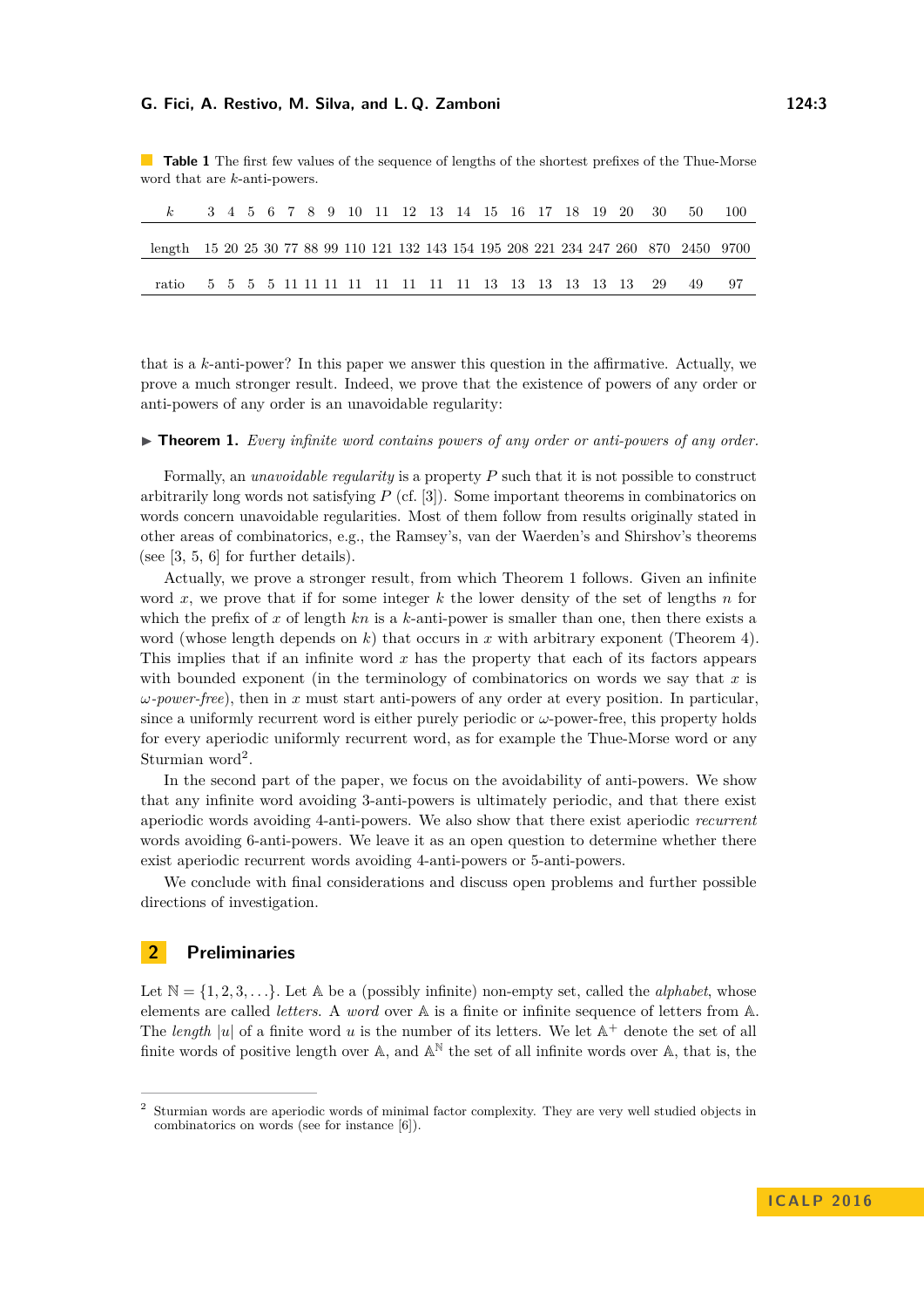set of all maps from  $\mathbb N$  to  $\mathbb A$ . Given a finite word  $u$ , we write  $u^{\omega}$  the infinite word  $uuu \cdots$ obtained by concatenating an infinite number of copies of *u*.

Given a finite or infinite word x, we say that a word u is a *factor* of x if  $x = vuy$  for some words *v* and *y*. We say that *u* is a *prefix* (resp. *suffix*) of *x* if  $x = uy$  (resp.  $x = yu$ ) for some word *y*. We say that a word  $u \neq x$  is a *border* of *x* if *u* is both a prefix and a suffix of *x*.

An infinite word *x* is *purely periodic* if there exists a positive integer *p* such that the letters occurring at positions *i* and *j* coincide whenever  $i = j \mod p$ . Equivalently, *x* is purely periodic if and only if  $x = u^{\omega}$  for some word *u* of length *p*. An infinite word *x* is *ultimately periodic* if  $x = uy$  for a finite word *u* and a purely periodic word *y*. An infinite word is *aperiodic* if it is not ultimately periodic.

An infinite word *x* is said to be *recurrent* if every finite factor of *x* occurs in *x* infinitely often. Equivalently, *x* is recurrent if and only if every finite prefix of *x* has a second occurrence as a factor. An infinite word *x* is said to be *uniformly recurrent* if every finite factor of *x* occurs syndetically (that is, it occurs infinitely often and with bounded gaps). Equivalently, *x* is uniformly recurrent if and only if for every finite factor *u* of *x* there exits an integer *m* such that *u* occurs in every factor of *x* of length *m*.

An infinite word *x* is said to be *k-power-free* for some integer *k >* 1 if for every finite factor *u* of *x*, one has that  $u^k$  is not a factor of *x*. An infinite word *x* is said to be *ω-power-free* if for every finite factor *u* of *x* there exists a positive integer *l* such that  $u^l$  is not a factor of *x*. Of course, if a word is *k*-power-free for some integer *k*, then it is *ω*-power-free, but the converse is not always true.

An important relationship between uniformly recurrent and *ω*-power-free words is the following (see for instance [\[3\]](#page-8-7)):

<span id="page-3-1"></span>**In Theorem 2.** *Every uniformly recurrent word is either purely periodic or*  $\omega$ *-power-free.* 

### **3 Unavoidability of powers or anti-powers**

In order to state our main result, we need to introduce some definitions.

Let *x* be an infinite word and  $k \in \mathbb{N}$ . We set

 $P(x, k) = \{m \in \mathbb{N} \mid \text{ the prefix of } x \text{ of length } km \text{ is a } k\text{-power}\}.$ 

Analogously, we set

 $AP(x, k) = \{m \in \mathbb{N} \mid \text{ the prefix of } x \text{ of length } km \text{ is a } k\text{-anti-power}\}.$ 

Note that  $P(x, 1) = AP(x, 1) = \mathbb{N}$  and that  $P(x, k) \cap AP(x, k) = \emptyset$  for every  $k \geq 2$ . For example, if  $x = 01^{\omega}$ , we have  $P(x, k) = AP(x, k) = \emptyset$  for every  $k > 3$ .

Recall that for any subset  $X \subseteq \mathbb{N}$ , the *lower density* of *X* is defined by

 $\underline{d}(X) = \liminf_{n \to \infty}$  $|X \cap \{1, 2, \ldots, n\}|$  $\frac{2, \ldots, n_{j}}{n}$ .

Note that if *X* is finite, then  $d(X) = 0$ . Moreover, if  $d(X) = \langle 1/t \text{ for some integer } t > 0$ , then that there exist infinitely many integers *m* such that  $\{m, m+1, \ldots, m+t-1\} \subset \mathbb{N} \setminus X$ .

We are now going to prove our main result (Theorem [4\)](#page-4-0). We premise a technical lemma.

<span id="page-3-0"></span> $\blacktriangleright$  **Lemma 3.** Let *v* be a border of a word *w* and *u* the word such that  $w = uv$ . If l is an *integer such that*  $|w| > l|u|$ *, then*  $u^l$  *is a prefix of w.*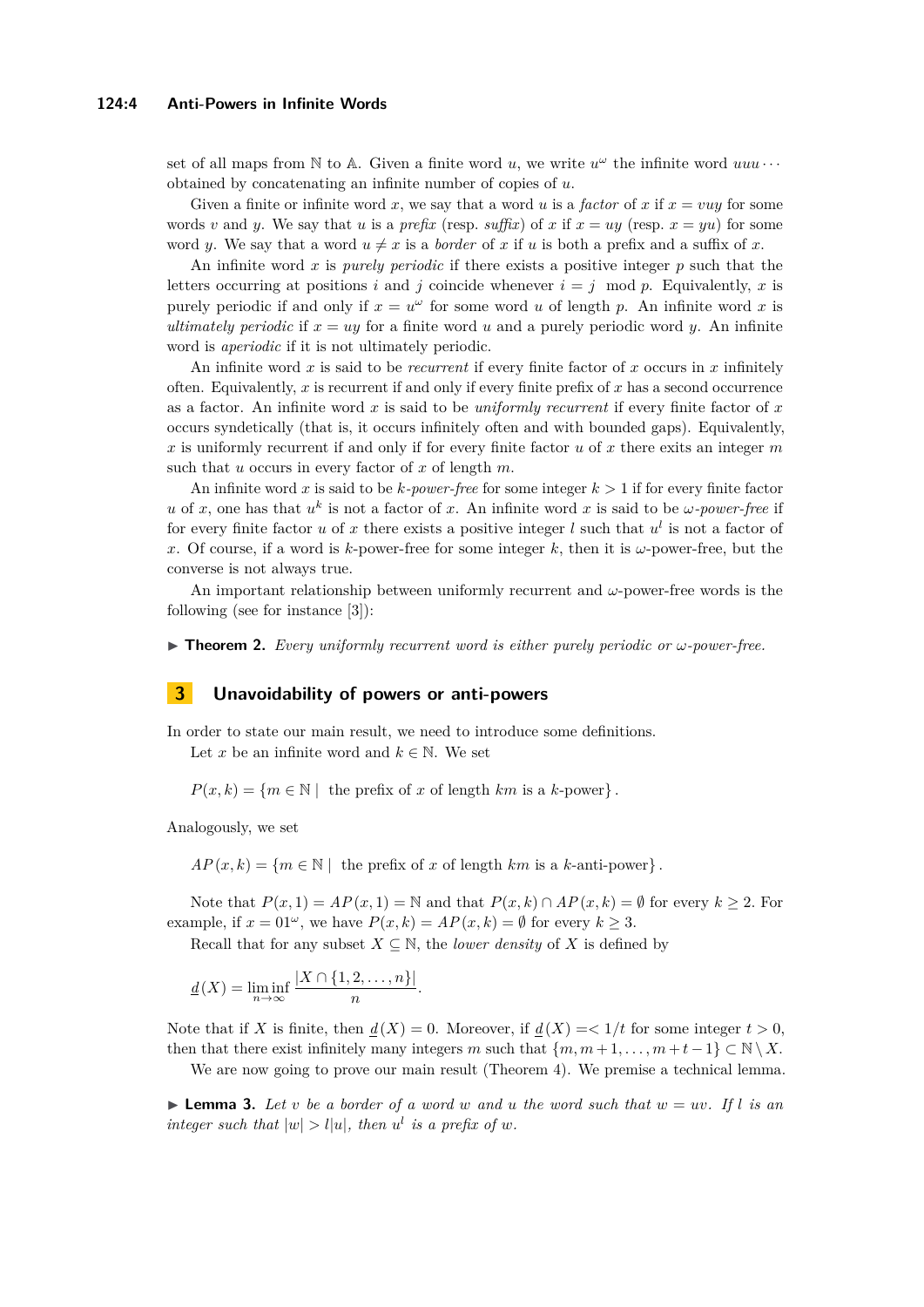#### **G. Fici, A. Restivo, M. Silva, and L. Q. Zamboni 124:5**

<span id="page-4-1"></span>

**Figure 1** The proof of Theorem [4.](#page-4-0)

**Proof.** By induction on *l*. For  $l = 1$  the statement trivially holds. Suppose  $l > 1$ . Since *u* is shorter than  $v$  and both are prefixes of  $w$ , we have that  $u$  is a prefix of  $v$ . Let us write  $v = uv'$ . Then  $w = uuv'$  and  $v'$  is a border of *v*. Since  $|v| = |w| - |u| > (l-1)|u|$ , we can apply the induction hypothesis and derive that  $u^{l-1}$  is a prefix of *v*, whence  $u^l$  is a prefix of  $w$ .

<span id="page-4-0"></span>▶ **Theorem 4.** Let *x* be an infinite word. Suppose that

$$
\underline{d}(AP(x,k)) < \left(1 + \binom{k}{2}\right)^{-1} = \frac{2}{2 + k(k-1)}
$$

 $f \circ f$  *for some*  $k \in \mathbb{N}$ . Then there exists  $u \in \mathbb{A}^+$  with  $|u| \leq (k-1)\binom{k}{2}$  such that  $u^l$  is a factor of x *for every*  $l > 1$ *.* 

**Proof.** Fix *k* such that  $\underline{d}(AP(x,k)) < (1 + \binom{k}{2})^{-1}$ . Since  $AP(x,1) = \mathbb{N}$ , and the lower density of N is 1, we have  $k \geq 2$ . We set  $M = (k-1) {k \choose 2}$ . We have to show there exists  $u \in \mathbb{A}^+$  with  $|u| \leq M$  such that  $u^l$  is a factor of *x* for every  $l \geq 1$ . By the pigeonhole principle, it suffices to show that for every  $l \in \mathbb{N}$  there exists  $u \in \mathbb{A}^+$  with  $|u| \leq M$  such that  $u^l$  is a factor of x.

So, let us fix  $l \in \mathbb{N}$ , and set  $N = (l+1)M$ . Since  $\underline{d}(AP(x,k)) < (1 + \binom{k}{2})^{-1}$ , there exists an integer  $m > N$  such that  $\{m, m + 1, \ldots, m + {k \choose 2}\} \subset \mathbb{N} \setminus AP(x, k)$ .

For every *j* and *r* such that  $0 \le j \le k - 1$  and  $m \le r \le m + \binom{k}{2}$ , set

$$
U_{j,r}=x_{jr+1}x_{jr+2}\cdots x_{(j+1)r},
$$

so that  $|U_{j,r}| = r$  and  $U_{0,r}, U_{1,r}, \ldots, U_{k-1,r}$  are the first *k* consecutive blocks of *x* of length *r*. Thus for each  $m \leq r \leq m + {k \choose 2}$  there exist *i* and *j*, with  $0 \leq i \leq j \leq k - 1$ , such that  $U_{i,r} = U_{j,r}$ . By the pigeonhole principle, there exist *r* and *s*, with  $m \leq r < s \leq m + \binom{k}{2}$ , and *i* and *j*, with  $0 \le i < j \le k - 1$ , such that  $U_{i,r} = U_{j,r}$  and  $U_{i,s} = U_{j,s}$ .

Notice that  $(i + 1)r > is + 1$  and  $(j + 1)r > js + 1$ .

Let us now set  $w = x_{is+1}x_{is+2}\cdots x_{(i+1)r}$  and  $v = x_{js+1}x_{js+2}\cdots x_{(j+1)r}$  (see Figure [1\)](#page-4-1). We have

 $|v| = (i + 1)r - is < (i + 1)r - is = |w|$ ,

whence *v* is a border of *w*. Writing  $w = uv$ , we have

$$
1 \le |u| = |w| - |v| = (j - i)(s - r) \le (k - 1)\binom{k}{2} = M,
$$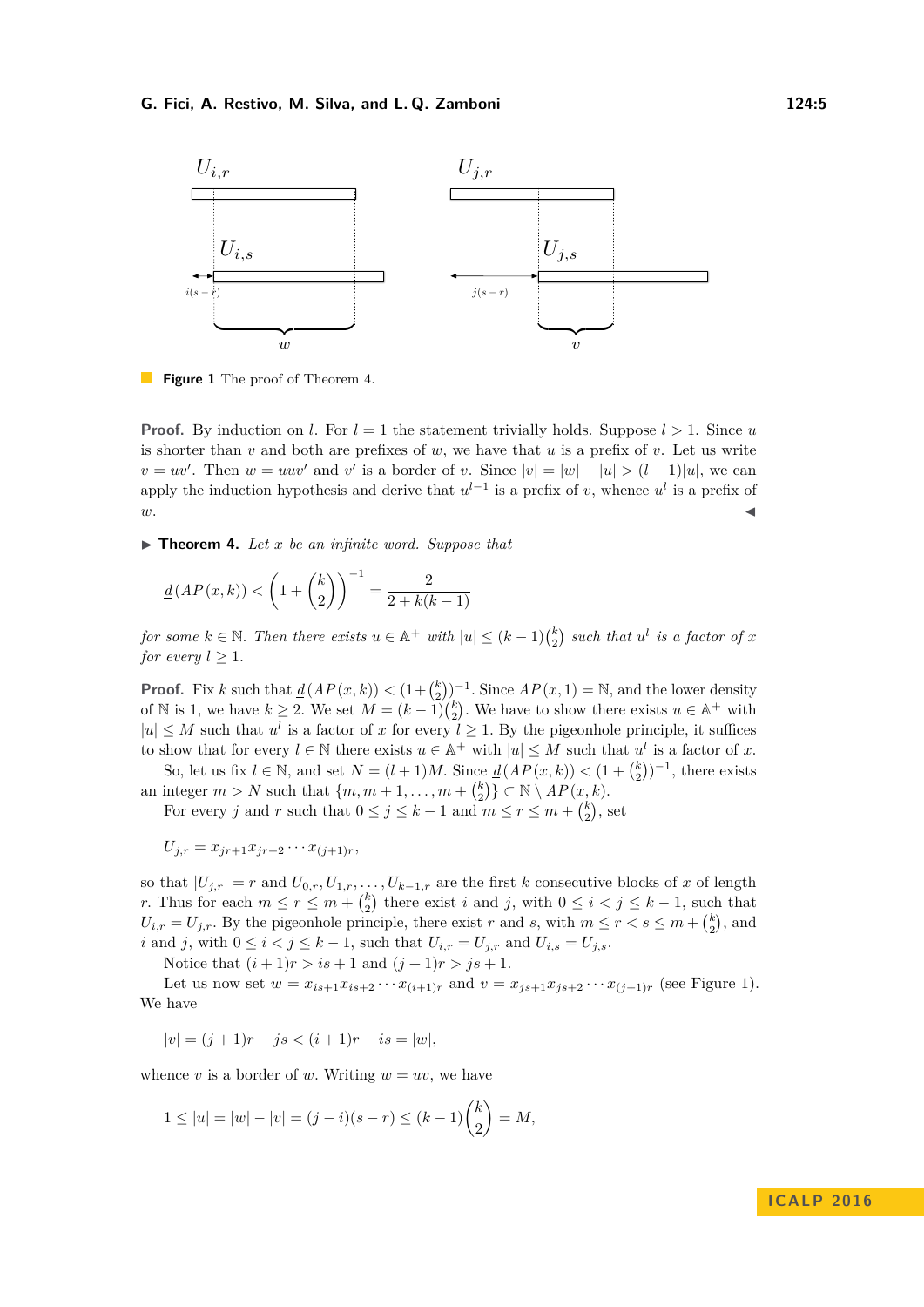$$
|w| > |v| = r - j(s - r) \ge m - (k - 1) {k \choose 2} = m - M > N - M = lM.
$$

Thus,  $|w| > l|u|$  and, by Lemma [3,](#page-3-0)  $u^l$  is a prefix of *w*, and therefore  $u^l$  is a factor of *x*.

A more precise consequence of Theorem [4](#page-4-0) is the following.

I **Corollary 5.** *Let x be a uniformly recurrent word. Then either*

$$
\underline{d}(AP(x,k)) \ge \frac{2}{2 + k(k-1)}\tag{1}
$$

*for every*  $k \in \mathbb{N}$  *or there exists*  $r > 0$ *, such that* 

$$
\underline{d}\left(P(x,k)\right) \ge r \tag{2}
$$

*for every*  $k \in \mathbb{N}$ .

**Proof.** According to Theorem [4,](#page-4-0) if (1) does not hold for some  $k' \in \mathbb{N}$ , then  $x = u^{\omega}$  for some *u* with  $1 \leq |u| \leq (k'-1)\binom{k'}{2}$ <sup>k'</sup><sub>2</sub>). Whence  $n|u| \in P(x,k)$  for each  $n, k \in \mathbb{N}$ . The result now follows by setting  $r = 1/|u|$ .

Note that the  $\underline{d}(P(x,k)) \geq r$  for every k is stronger than just  $\underline{d}(P(x,k)) > 0$ . Conversely, if  $d(P(x, k)) > 0$  for some  $k > 2$ , then  $d(P(x, 2)) > 0$ , and from this it is immediate to see that *x* is periodic. In fact, something stronger is true: following the notation in the proof of Theorem [4,](#page-4-0) if there exists  $j \ge 1$  such that  $\underline{d} \{r \mid U_{0,r} = U_{j,r}\} > 0$ , then *x* is periodic. And  $d(P(x, 2)) > 0$  is a special case of this assumption (when  $j = 1$ ).

I **Corollary 6.** *Let x be a uniformly recurrent word. If*

$$
\underline{d}\left(AP(x,k)\right) < \frac{2}{2 + k(k-1)}
$$

*for some*  $k \in \mathbb{N}$ *, then x is purely periodic.* 

Another direct consequence of Theorem [4](#page-4-0) is the following.

<span id="page-5-0"></span> $\triangleright$  **Theorem 7.** Let x be an infinite word. If x is  $\omega$ -power-free, then at every position of x *start anti-powers of any order.*

**Proof.** Suppose that there exists a positive integer  $k$  and a suffix  $x'$  of  $x$  such that no prefix of *x'* is a *k*-anti-power. Then  $AP(x', k) = \emptyset$ , whence  $\underline{d}(AP(x', k)) = 0$ . By Theorem [4,](#page-4-0) there exists a factor *u* of *x*<sup> $\prime$ </sup> such that  $u^l$  is a factor of *x*<sup> $\prime$ </sup> for every  $l \geq 1$ , hence *x* is not *ω*-power-free.

From Theorems [2](#page-3-1) and [7,](#page-5-0) we derive the following corollary.

<span id="page-5-1"></span> $\triangleright$  **Corollary 8.** Let x be a uniformly recurrent aperiodic word. Then at every position of x *start anti-powers of any order.*

and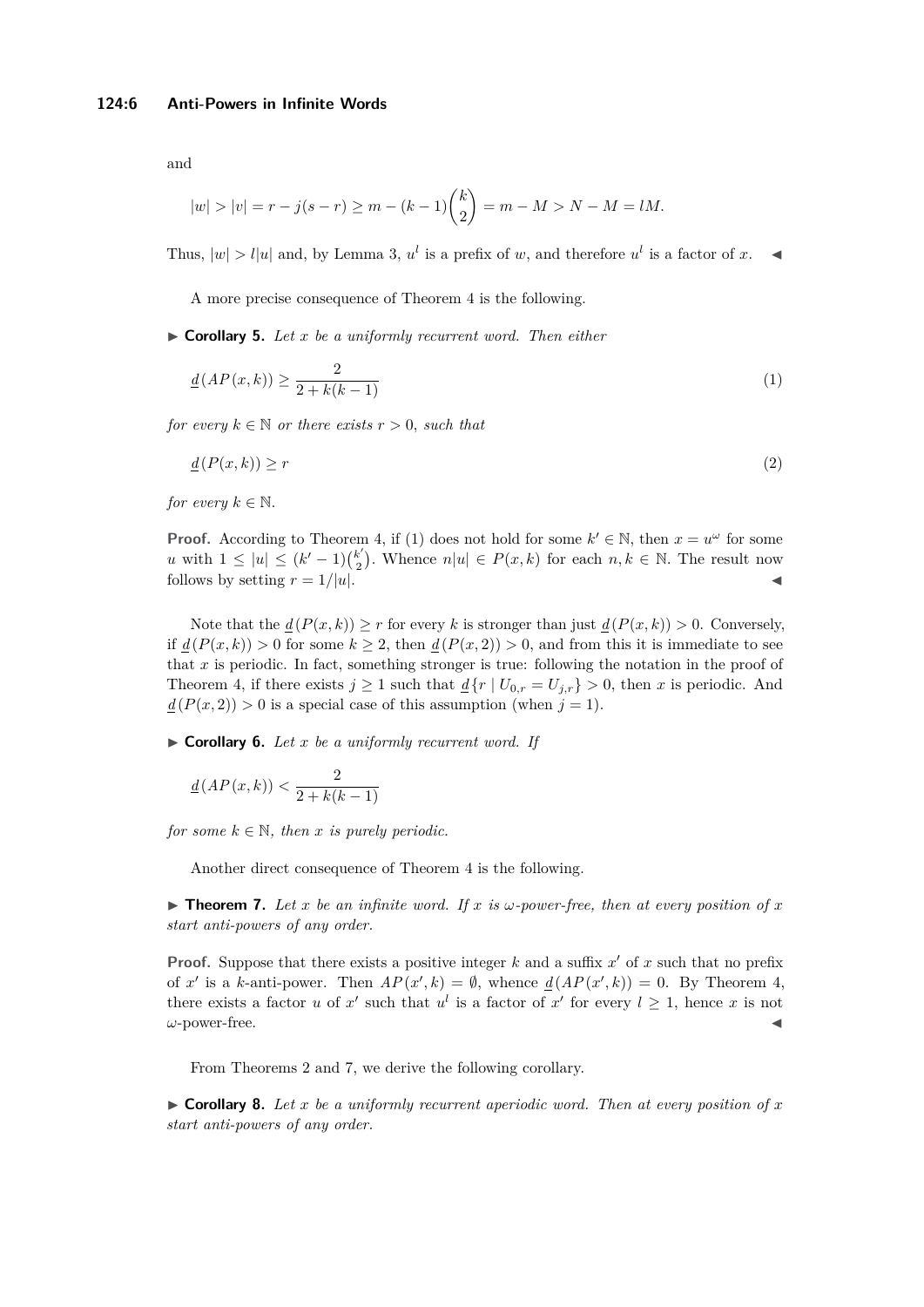# **4 Avoiding anti-powers**

In this section we deal with avoidability of anti-powers.

 $\blacktriangleright$  **Definition 9.** Given  $k > 1$ , we say that an infinite word x avoids k-anti-powers if no factor of *x* is a *k*-anti-power. That is, among any *k* consecutive blocks of the same length in *x*, at least two of them are equal. We say that an infinite word *x* avoids anti-powers if *x* avoids *k*-anti-powers for some *k*.

Periodic words avoid anti-powers, the period length being an upper bound for the maximal number of distinct consecutive blocks of the same length. In the following, we discuss the avoidability of anti-powers for aperiodic words. By Corollary [8,](#page-5-1) if an aperiodic word avoids anti-powers, then it cannot be uniformly recurrent.

Of course, any word containing at least two different letters cannot avoid 2-anti-powers. For 3-anti-powers, we have the following result.

**Lemma 10.** Let x be an infinite word. If x avoids 3-anti-powers, then x is a binary word.

**Proof.** Suppose *x* avoids 3-anti-powers and contains three different letters. Then there is a factor of x of the form  $u = ab^n c$  with  $n \ge 1$  and a, b, c distinct letters. We will extend this factor to the right and force a 3-anti-power for every *n*. For  $n = 1$ , the word *abc* is already an anti-power. Take now  $n = 2$ . To avoid 3-anti-powers, *abbc* can only be extended to *abbcb*. In the next step, the only option is *abbcbc*, and after that *abbcbcb*. But now, the word *abbcbcbyy'* contains a 3-anti-power for every letters *y, y'*. Suppose now  $u = ab^n c$  with  $n \geq 3$ . If *n* is odd, let  $m = (n-1)/2$  and note that *u* can be factored as  $ab^m \cdot b^{m+1} \cdot c$ , so that *u* will be extended to the right to a 3-anti-power of length  $3(m + 1)$ . If *n* is even, *u* can be factored as  $u = ab^m \cdot b^{m+1} \cdot bc$ , so that again *u* will be extended to the right to a 3-anti-power of length  $3(m + 1)$ .

Hence, in what follows we will suppose that *x* is an infinite word over the binary alphabet  $A = \{0, 1\}.$ 

<span id="page-6-0"></span> $\triangleright$  **Proposition 11.** Let x be an infinite word. If x avoids 3-anti-powers, then it cannot *contain a factor of the form*  $10^n1$  *or*  $01^n0$  *with*  $n > 1$ *.* 

**Proof.** Suppose that *x* contains a factor of the form  $u = 10<sup>n</sup>1$  with  $n > 1$  (the other situation is symmetric). The cases  $n = 2, 3, 4, 5$  can be checked by computer, so let us suppose  $n \geq 6$ .

Suppose first *n* even, and write  $n = 2m$ . Since  $u = 10^{m-1} \cdot 0^m \cdot 01$ , any extension of *u* to the right will produce a 3-anti-power of length  $3m$ . If *n* is odd,  $n = 2m + 1$ , then we can write  $u = 10^{m-1} \cdot 0^m \cdot 001$ , so that any extension of *u* to the right will produce a 3-anti-power of length 3m.

 $\triangleright$  **Corollary 12.** Let *x* be an infinite word avoiding 3-anti-powers. Then *x* is ultimately *periodic.*

Actually, from Proposition [11,](#page-6-0) we have that an infinite word avoiding 3-anti-powers can only be of the form  $x = (01)^{\omega}$ ,  $x = 01^{\omega}$ , or  $x = 0^n 10^{\omega}$  for some  $n > 0$ , up to exchanging letters.

I **Proposition 13.** *There exist aperiodic words avoiding* 4*-anti-powers.*

**Proof.** We exhibit an example of an aperiodic word avoiding 4-anti-powers. Let  $(\alpha_i)_{i>1}$  be an increasing sequence of positive integers with  $\alpha_{i+1} \ge 5\alpha_i$  for each  $i \ge 1$ . Let  $x \in \{0,1\}^{\mathbb{N}}$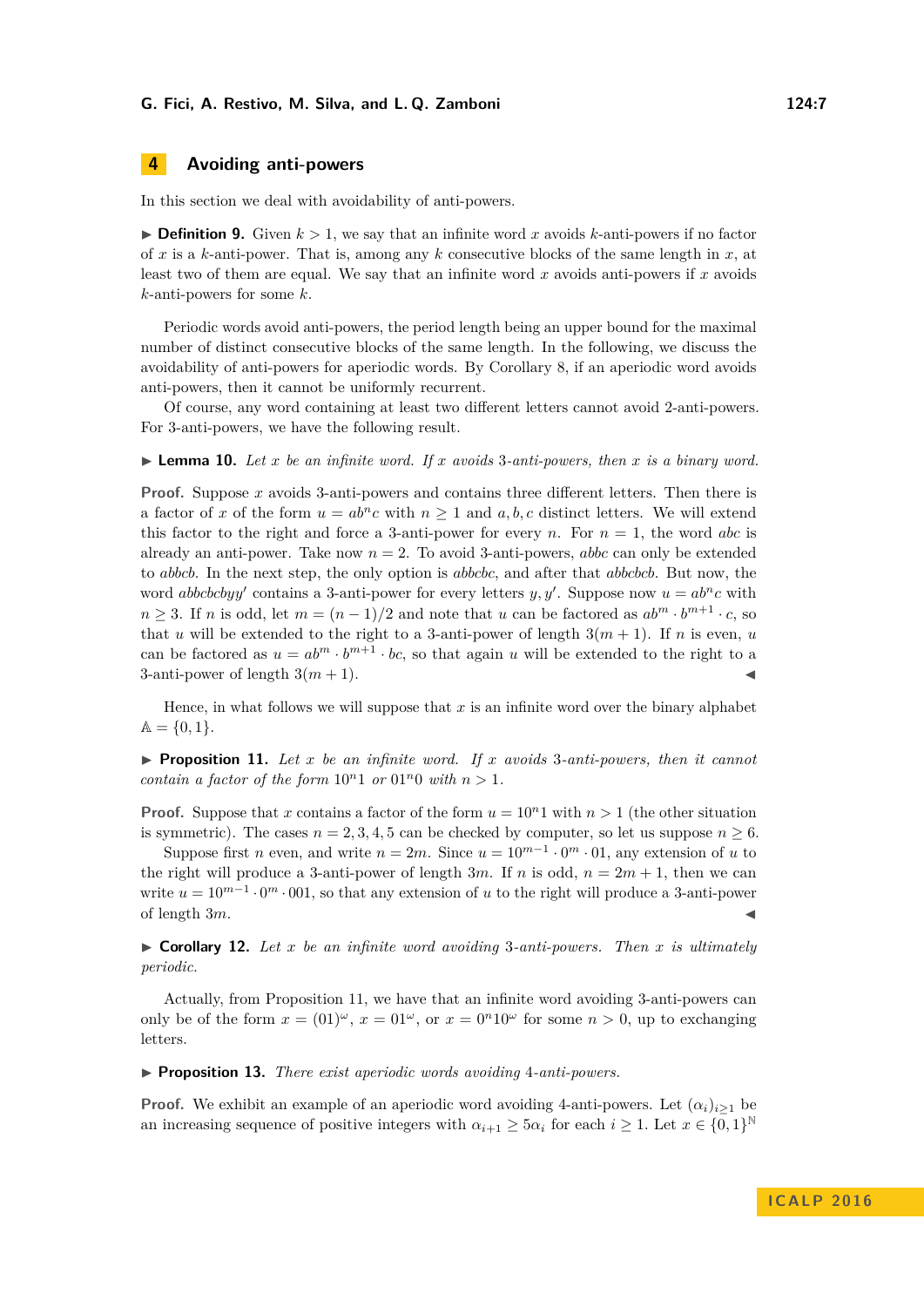be defined by  $x_n = 1$  if  $n = \alpha_i$  for some  $i \ge 1$ , and  $x_n = 0$  otherwise. Clearly x is aperiodic. Moreover, given  $m \geq 0$  and  $n \in \mathbb{N}$ , if  $|x_{m+1}x_{m+2}\cdots x_{m+n}|_1 \geq 2$ , then for some  $i \geq 1$ 

$$
m+1 \le \alpha_i < 5\alpha_i \le \alpha_{i+1} \le m+n
$$

and hence  $n > 4\alpha_i \geq 4(m+1)$  whence  $m+1 < n/4$ . We claim that *x* avoids 4-anti-powers. In fact, suppose to the contrary that for some  $m \geq 0$  and  $n \in \mathbb{N}$  we have  $x_{m+1} \cdots x_{m+n}$ ,  $x_{m+n+1} \cdots x_{m+2n}$ ,  $x_{m+2n+1} \cdots x_{m+3n}$ , and  $x_{m+3n+1} \cdots x_{m+4n}$  are pairwise distinct. Then at least three of the four blocks must contain an occurrence of 1. Thus  $|x_{m+n+1} \cdots x_{m+4n}|_1 \geq 2$ from which it follows that  $m + n + 1 < 3n/4$  and hence  $m + 1 < 0$ , a contradiction.

The word in the previous proposition is not recurrent. It is natural to ask whether there exist recurrent words avoiding 4-anti-powers. We do not know the answer. However, we can state the following result.

#### I **Proposition 14.** *There exist aperiodic recurrent words avoiding* 6*-anti-powers.*

**Proof.** We exhibit an example of an aperiodic recurrent word avoiding 6-anti-powers. Let  $w_0 = 0$  and  $w_n = w_{n-1}1^{3|w_{n-1}|}w_{n-1}$  for every  $n > 0$ . Let *w* be the infinite word obtained as the limit of the sequence of words  $(w_n)_{n\geq 1}$ . Then clearly *w* is recurrent. Without loss of generality, we can assume that each occurrence of  $w_n$  in  $w$  is preceded and followed by  $1^{3|w_n|}$ , since *w* avoids 6-anti-powers if  $1^{\infty}w$  does.

Let  $v = v_1v_2\cdots v_6$  be a non-empty factor of *w* of length 6*k*. Let *n* be the largest integer such that  $|w_n| = 5^n < 2k$ . By the hypothesis on *n*, no  $v_i$  can intersect two occurrences of  $w_n$ .

Suppose first that for some *i*,  $v_i$  is contained as a factor in  $w_n$ . By the hypothesis on *n*, neither  $v_{i-1}v_i$  nor  $v_iv_{i+1}$  is contained in  $w_n$ . Since  $w_n$  is preceded and followed by  $1^{3|w_n|}$ , either  $v_{i-3}$  and  $v_{i-2}$  (if  $i \geq 4$ ) or  $v_{i+2}$  and  $v_{i+3}$  (if  $i < 4$ ) are both equal to  $1^k$ , so that *v* cannot be an anti-power.

If instead no  $v_i$  is contained as a factor in  $w_n$ , then one of the following cases must hold:

- (i) There is an occurrence of  $w_n$  intersecting  $v_i$  and the next occurrence of  $w_n$  intersects *v*<sub>*i*+1</sub>. In this case, either  $v_{i-3}$  and  $v_{i-2}$  or  $v_{i+3}$  and  $v_{i+4}$  are both equal to 1<sup>*k*</sup>.
- (ii) There is an occurrence of  $w_n$  intersecting  $v_i$  and the next occurrence of  $w_n$  intersects  $v_{i+2}$ , so that  $v_{i+1} = 1^k$ . In this case, either  $v_{i-2}$  or  $v_{i+4}$  must be equal to  $1^k$ .

(iii) There are two consecutive blocks  $v_i$ ,  $v_{i+1}$  both equal to  $1^k$ .

In all cases,  $v$  cannot be an anti-power.

## **5 Conclusions and open problems**

We proved that every infinite word contains powers of any order or anti-powers of any order, that is, the existence of powers or anti-powers is an unavoidable regularity. This result can also be stated in the following finite version.

<span id="page-7-0"></span>**Figure 15.** For every integers  $k > 1$  and  $r > 1$  there exists  $N = N(k, r)$  such that every *word of length N contains a k-power or an r-anti-power. Furthermore, for k >* 2*, one has*  $k^2 - 2 \le N(k, k) \le k^5 + k^3$ .

The upper bound follows from the proof of Theorem [4.](#page-4-0) For the lower bound, it is easy to prove that the word  $(0^{k-1}1)^{k-2}0^{k-2}10^{k-2}$  of length  $k^2-3$  avoids both *k*-powers and *k*-anti-powers, for any  $k > 2$ .

In the case of binary alphabet, it can be verified that  $N(2, 2) = 2$ ,  $N(3, 2) = 3$ ,  $N(2, 3) = 4$ ,  $N(3,3) = 9, N(4,3) = 12, N(3,4) > 16, N(4,4) > 16$ . We do not know how these numbers